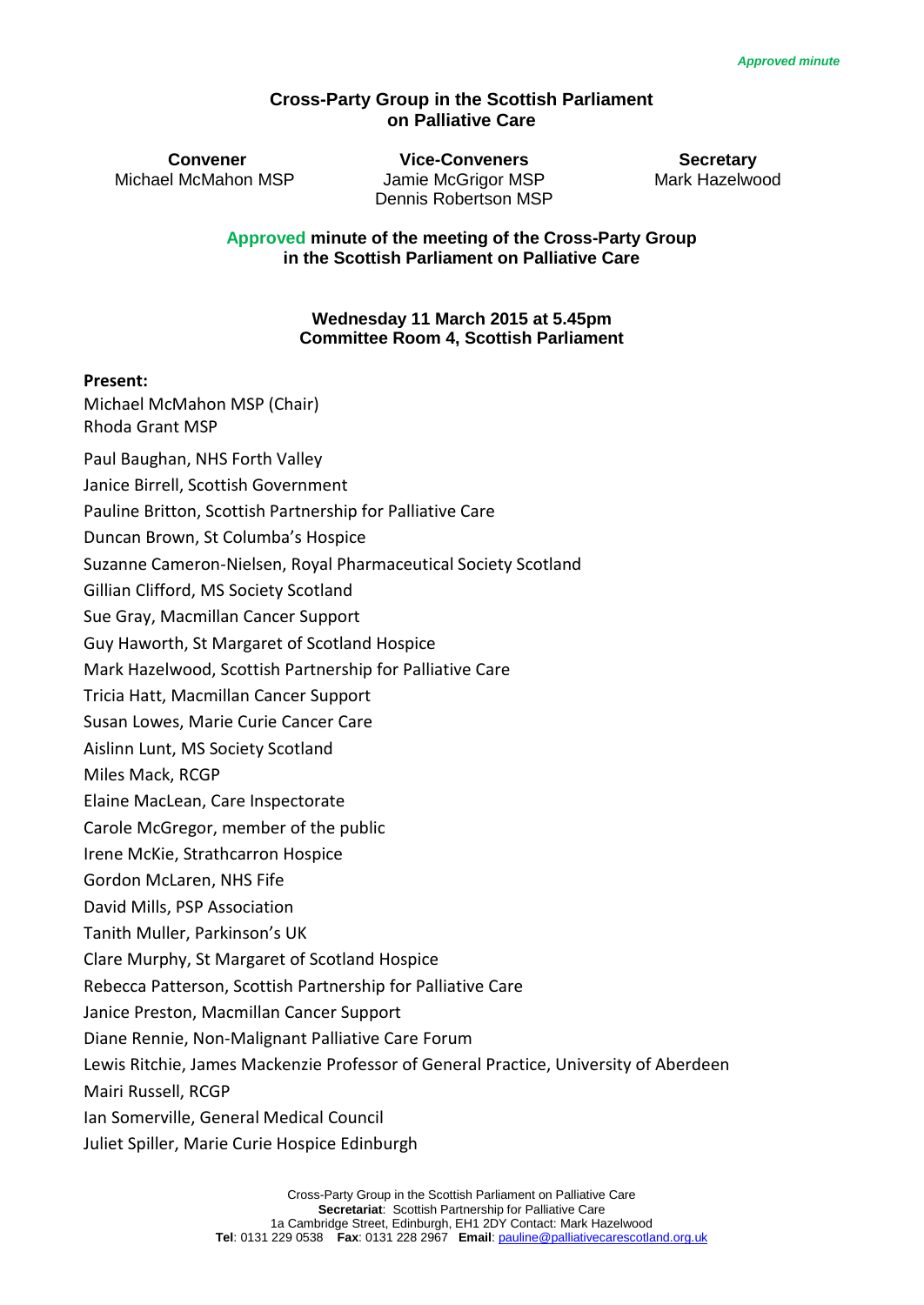Elaine Stevens, IANPC Kenny Steele, Highland Hospice Jenny Strachan, MHS Lothian Craig White, Scottish Government Mandy Yule, Ayrshire Hospice

#### **Apologies:**

Jamie McGrigor, MSP Siobhan McMahon, MSP Dr Richard Simpson MSP Jane Andrew , NHS Tayside Iain Armstrong, British Heart Foundation Scotland Joanna Beveridge, Queen Margaret University Deans Buchanan, NHS Tayside Sandra Campbell, RCN Scotland Pat Carragher, CHAS Stuart Coates Amy Dalrymple, Alzheimer Scotland Derek Doyle, Scottish Partnership for Palliative Care Joy Elliott, Association of Bereavement Service Co-ordinators: Hospices and Palliative Care Belinda Hacking, MHS Lothian Sue Hogg, CHAS Maria McGill, CHAS Alex MacKinnon, Royal Pharmaceutical Society Scotland Professor Scott Murray, University of Edinburgh Euan Paterson, NHS Greater Glasgow and Clyde Ann Robb, NHS Tayside Kim Rowan Ros Scott Helen Simpson, ACCORD Hospice Lorna Stevenson, Chest, Heart and Stroke Scotland Wilma Stewart, NHS Greater Glasgow and Clyde David Webster, RCGP

#### **1. Welcome, introduction and apologies**

Michael McMahon welcomed everyone to the meeting and noted that a list of apologies would be included in the minute.

#### **2. Minute of previous meeting of Wednesday 10 December 2014**

The minute was approved as an accurate record of the meeting. (Proposed – Juliet Spiller; Seconded – Susan Lowes)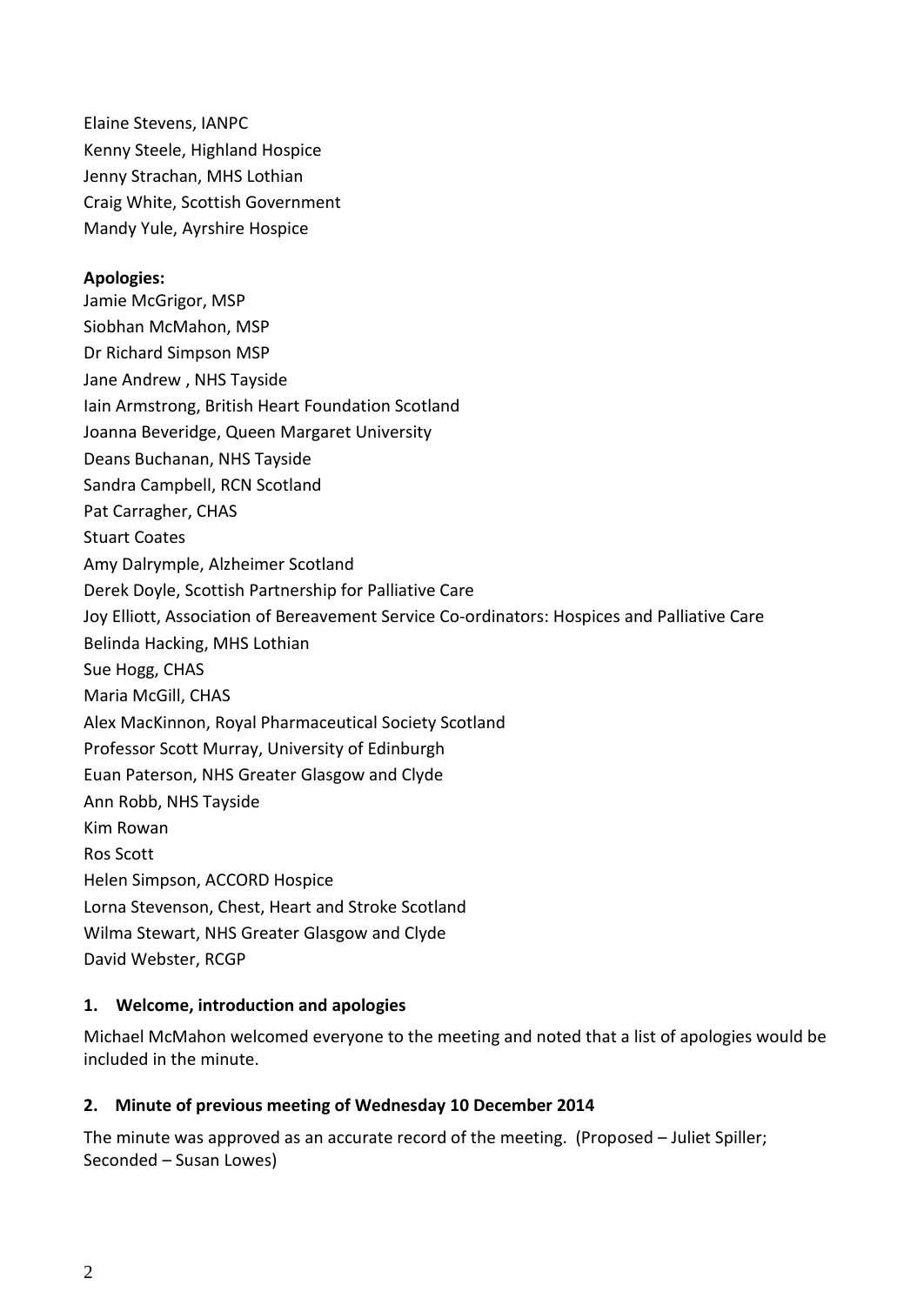## **3. Matters arising from Wednesday 11 June**

# **3.1 Proposed Assisted Suicide (Scotland) Bill**

Michael McMahon updated the group that the Health & Sport Committee's evidence sessions are complete. Once the Committee has published a report of its findings, discussion of the proposed Bill will be scheduled into the business of parliament.

*Update Since the March meeting:*

- *the Scottish Parliament Health and Sport Committee published its [Stage 1 report](http://www.palliativecarescotland.org.uk/go.php?id=3913) on the Assisted Suicide (Scotland) Bill*
- *Patrick Harvie MSP issued a [response](http://www.palliativecarescotland.org.uk/go.php?id=3914) to the Committee's report*
- *the Scottish Parliament [debated the Assisted Suicide \(Scotland\) Bill](http://www.palliativecarescotland.org.uk/go.php?id=3915) on Wednesday 27 May 2015, and voted to reject the Bill by 82 votes to 36.*

# **4. Strategic Framework for Action on Palliative and End of Life Care**

Craig White updated the group that the Scottish Government now plan to complete the framework by the end of 2015 rather than Spring 2015 as previously stated. It is envisaged that the framework will be informed by the newly established Palliative and End of Life Care Stakeholder Group, and by some engagement events that will take place over the summer.

# **5. Presentations and Discussion**

# *The results of the palliative and end of life care priority setting partnership: Improving access to timely and optimal palliative care*

# *Elaine Stevens, Member of Palliative and End of Life Care Priority Setting Partnership Steering Group; Lecturer in Cancer and Palliative Care at the University of the West of Scotland*

Elaine gave a presentation on this work, explaining that the Palliative and End of Life Care Priority Setting Partnership was initiated by Marie Curie and independently overseen by the James Lind Alliance, a non-profit making initiative, hosted by the National Institute for Health Research, to determine the most important unanswered questions (i.e. gaps in existing evidence) that could improve overall care and experiences. The group's final report lists the top ten research priorities for palliative and end of life care, which will be listed on the Duets website (hosted by NICE) as priorities for funding. Identifying the best ways of providing care outside of working hours to avoid crises and help individuals to stay in their place of choice was top of the list.

Duets website:<https://www.library.nhs.uk/duets/> Palliative and end life care priority setting partnership final report: <http://www.palliativecarepsp.org.uk/>

#### *Scottish Government review of out of hours primary care: an RCGP perspective*

# *Dr Miles Mack, Chairman of the Royal College of General Practitioners (RCGP)*

Miles welcomed the recently announced review of out of hours services, and highlighted the importance of palliative care as a significant part of the care provided by GPs out of hours. He went on to highlight, from the perspective of the RCGP, some of the issues that need to be taken into account in the review, including:

shortage of GPs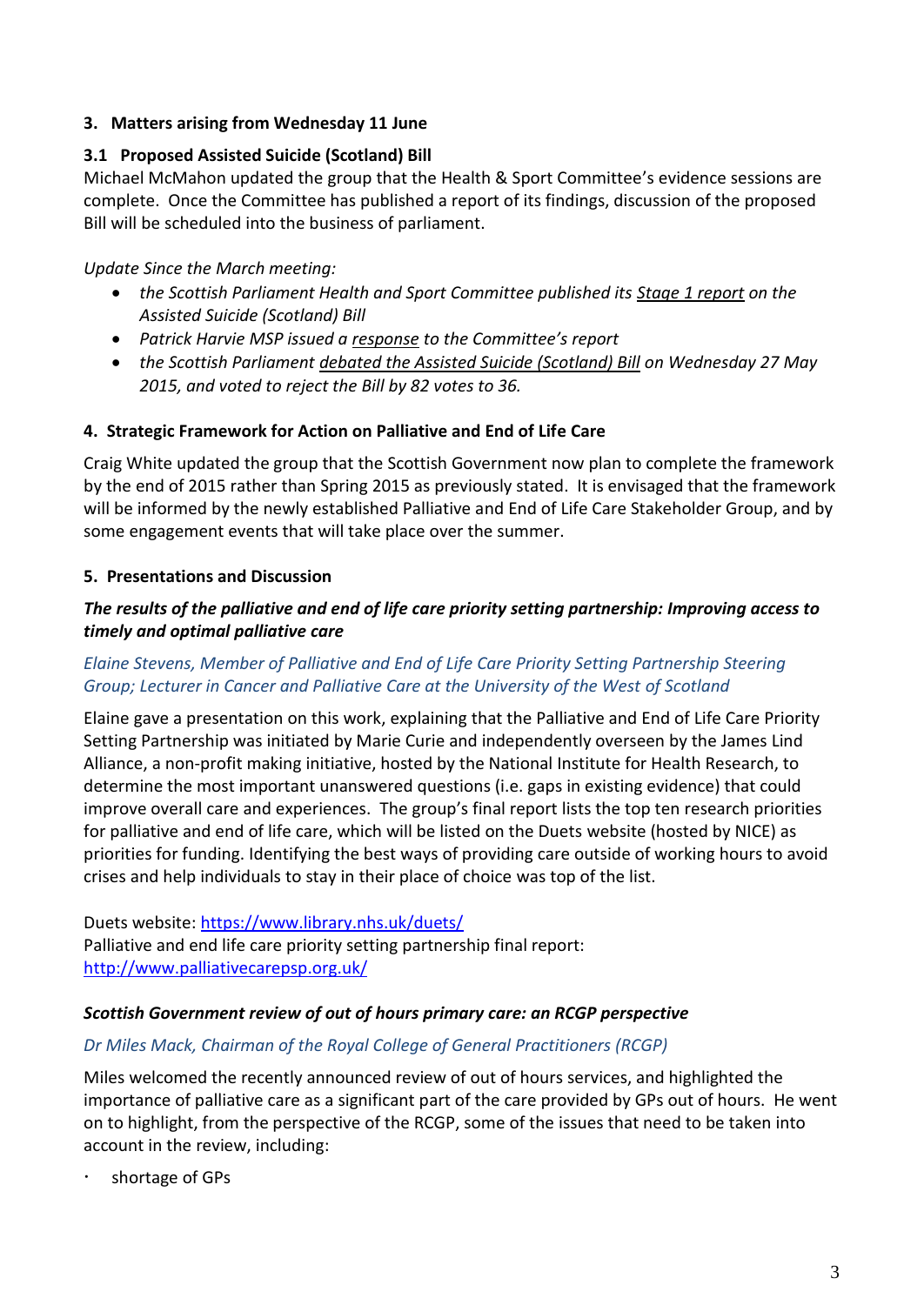- 'in-hours' is getting longer, and making out of hours 'overtime' is no longer practical
- the need for improved and reliable communication between 'in' and 'out' of hours services.

The RCGP suggests that there is a need for:

- investment in a sustainable out of hours system
- investment in the interface between 'in' and 'out' of hours
- peer-based, value driven governance.

## **Discussion**

The two presentations were followed by an opportunity for questions and discussion. Sir Lewis Ritchie, who will lead the review of out of hours services, welcomed the group's discussion, acknowledging that this is a challenging area and there is much work to do for the review to be completed by late summer. His expectation was that a short life working group would be established to look at palliative care, and that the review should also encompass stakeholder and public engagement. Other short life working groups such as workforce & training; records & IT infrastructure will work in parallel.

Discussion was then opened up to the rest of the group. Issues raised included:

- Re-emphasis of the importance of GPs in the provision of palliative care out of hours.
- The importance of access it can be hard for patients to navigate through NHS 24 the algorithms work well for acute serious illness, but can work less well for people at the end of life. There is a need to look at how people at the end of life care contact their GP service.
- How community teams provide care usually, the hub of GP services is geographically separate from the hub of other services, such as community nurses and social care – there is a need to co-locate services so that they can work together more easily.
- Social care and home care are also important elements of out of hours palliative care it isn't just GPs, and the out of hours review will be multi-disciplinary.
- Anxiety and fear can have negative effects and lead to more demand for services if people know that they can definitely get help if they need it, they might be less likely to call for reassurance.
- Good practice in local areas should be spread.
- Better co-ordination of available services can lead to some improvements without extra resource.
- In the absence of co-located or well co-ordinated services, a hospital admission can be the quickest way for a doctor to ensure someone is safe, though it may not be the best solution for the individual.
- The (un)feasibility 7 day opening of GP practices.
- There are many anecdotal examples of people at the end of life who have had bad experiences because of they have entered the last phase of their life out of hours.
- The potential to develop the role of hospices, for example Strathcarron Hospice's hospice at home service takes calls at weekends and evenings, and Ayrshire Hospice is looking to develop a 24 hour advice line.

#### **5. Any other business**

No further business was discussed.